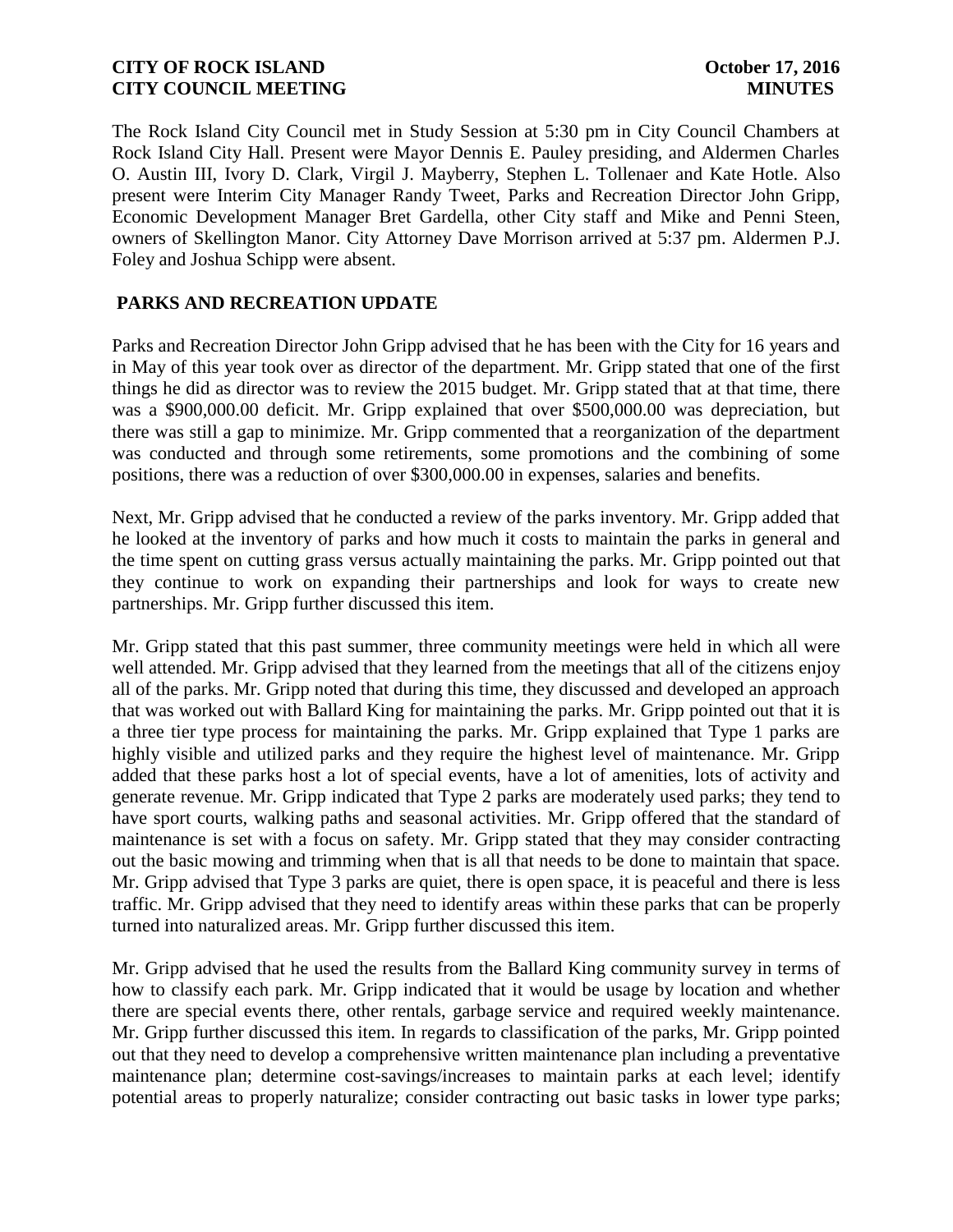consider partnerships and friends groups to maintain all or certain areas in lower Type 2 and 3 parks; and work with the City to identify alternative use with an upgraded park element.

Mr. Gripp referred to the PowerPoint presentation and discussed which parks fall under the classifications of Type 1, Type 2 and Type 3 parks. Mr. Gripp advised that Type 1 parks include; Schwiebert Riverfront Park, Longview Park, Lincoln Park, Sunset Park and MLK Park. Mr. Gripp added that Type 2 parks include; Hodge Park, Mel McKay Park, Douglas Park, Denkmann Park, Reservoir Park, Skafidas Parkway, Hasselroth Park and Wallace Dog Park, Haymaker Park and Old Horace Mann Park. Mr. Gripp commented that Type 3 parks include; Webber Park, Sylvan Slough Park, Ben Williamson Park, Rauch Family Park, Shadybrook Park and Realtor's Park.

Mr. Gripp advised that he is considering contracting out mowing services for various parks. Mr. Gripp commented that if mowing services are contracted out, it will allow time to put together a preventative maintenance plan for the parks. Mr. Gripp further discussed this item. Mr. Gripp also discussed Realtor's Park, which is located off of  $38<sup>th</sup>$  Street behind Old Horace Mann School.

Mr. Gripp advised that they are in the process of reviewing all revenue generating facilities, which include; staffing levels, services, fees, energy audits and maintenance expense. Mr. Gripp added that they will review all special events, which include; attendance, revenue recovery, partnerships, sponsorships, donations and marketing. In addition, Mr. Gripp stated that they will review all recreational programming including registration numbers, revenue, program life cycle, new ideas and professional development.

Mr. Gripp then discussed the overall direction of the Parks and Recreation Department. Mr. Gripp advised that they are in the process of developing a comprehensive maintenance plan for the parks with the added time. Mr. Gripp commented that they will be evaluating staffing levels throughout the department as well as revenue generating facilities, recreation programming and special events. Mr. Gripp pointed out that they will strengthen existing partnerships and search for other opportunities and continue to work with various friends groups to improve facilities and programs. Mr. Gripp advised that they will also work with the Parks and Recreation Foundation to raise funds to support their mission. In conclusion, Mr. Gripp indicated that this whole approach will be a daily commitment that will have several moving targets due to seasonal changes, inclement weather, economy and competition; this approach will ensure that the Parks and Recreation Department will be as efficient as they possibly can be while providing quality services and programs.

Council and Mr. Gripp discussed plantings in the Downtown and gateway plantings as it related to the budget. Council and Mr. Gripp discussed Wi-Fi boosters as it related to RIFAC. Council and Mr. Gripp discussed outside contracting for mowing in reference to various parks. In addition, exercise equipment at RIFAC was discussed as it related to leasing options and cost effectiveness. Council and Mr. Gripp also discussed outdoor restroom facilities in reference to Denkmann Park and MLK Park.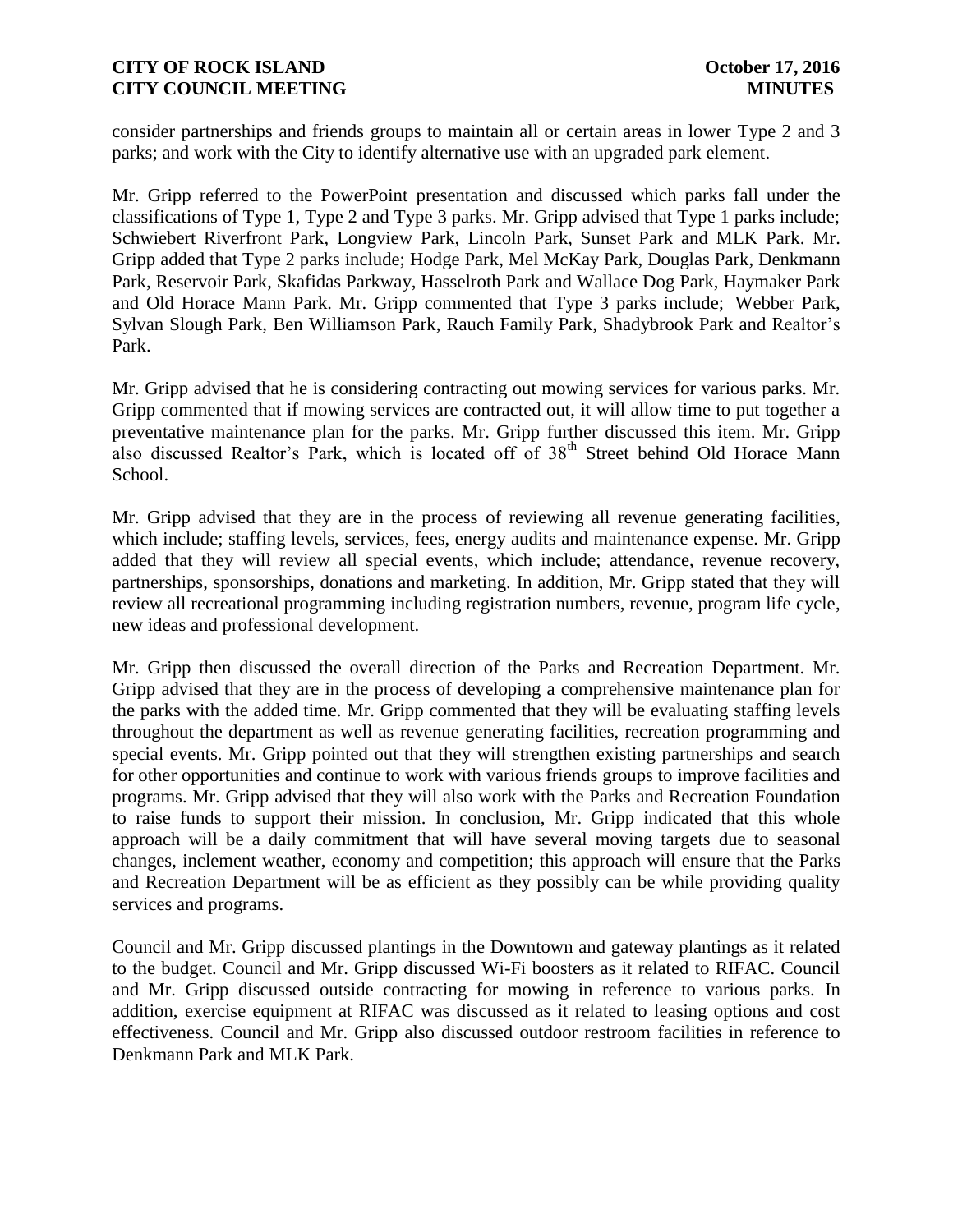### **DISCUSSION ON SKELLINGTON MANOR PROJECT**

Economic Development Manager Bret Gardella stated that Skellington Manor has been a huge draw in the Downtown for quite some time. Mr. Gardella added that Mike and Penni Steen, owners of Skellington Manor approached the City about four or five months ago and they will address Council in regards to what they would like for the City to help them out with.

Mr. Steen stated that they purchased the Masonic Temple (Skellington Manor) in 2009, and spent about \$600,000.00 in code increasing projects and making sure the building was going to maintain its integrity. Mr. Steen stated that the City loaned them \$75,000.00 and it was paid back three years early. Mr. Steen added that they couldn't have done the project without the City's help at that time.

Mr. Steen indicated that they are looking to redo the parking lot and there are tuck-pointing issues with the building. Mr. Steen discussed a couple of projects that they are doing to help increase business and revenues and hopefully to add employees. Mr. Steen advised that they will be doing an escape room experience. Mr. Steen noted that currently, they have between 10 and 12 thousand people come downtown for the haunt. Mr. Steen added that they look at their business as being a gateway to the District. Mr. Steen offered that they are also doing the Thursday Night Swerve, which brings down a lot of local talents and they are looking to promote that more. Mr. Steen further discussed these projects.

Mr. Steen offered that they were very fortunate to get the building, which is over 100 years old and it requires revenues on a regular basis to keep it in good condition. Mr. Steen advised that it is to the point now where there is a need for the parking lot to be redone and the building needs tuck-pointing. Mr. Steen commented that they are trying to raise funds by increasing business. Mr. Steen commented that the cost for the parking lot is about \$50,000.00. Mr. Steen pointed out that the parking lot has a lot of potholes and they patch it yearly, but that is only a temporary fix. Mr. Steen commented that they are worried about safety and security. Mr. Steen advised that the tuck-pointing part of the project was estimated at about \$75,000.00. Mr. Steen commented that they would also like to work with the City to put signage on the side of the building on  $5<sup>th</sup>$ Avenue.

Mayor Pauley inquired upon Mr. Gardella as to what CED is proposing. Mr. Gardella advised that CED is looking for \$50,000.00 out of the Downtown TIF and it would come out of the 2017 budget. Mr. Gardella pointed out that these are redevelopment costs that are necessary for the building. Mr. Gardella added that it will benefit the Steen's business and the building. Mr. Gardella indicated that the parking lot does have issues and they want to make sure it is safe and secure. Mr. Gardella advised that the tuck-pointing issues are starting to impact what is happening on the inside of the building; paint is starting to chip away and it is from the water that is seeping in from around the windows especially on the fourth floor.

Mr. Gardella reiterated that CED is looking for \$50,000.00 and the Steen's would have to come up with the balance. Mr. Gardella added that a CIRLF loan has not been discussed with them, but the Steen's may want to do another loan. Mr. Gardella advised that the time frame for the work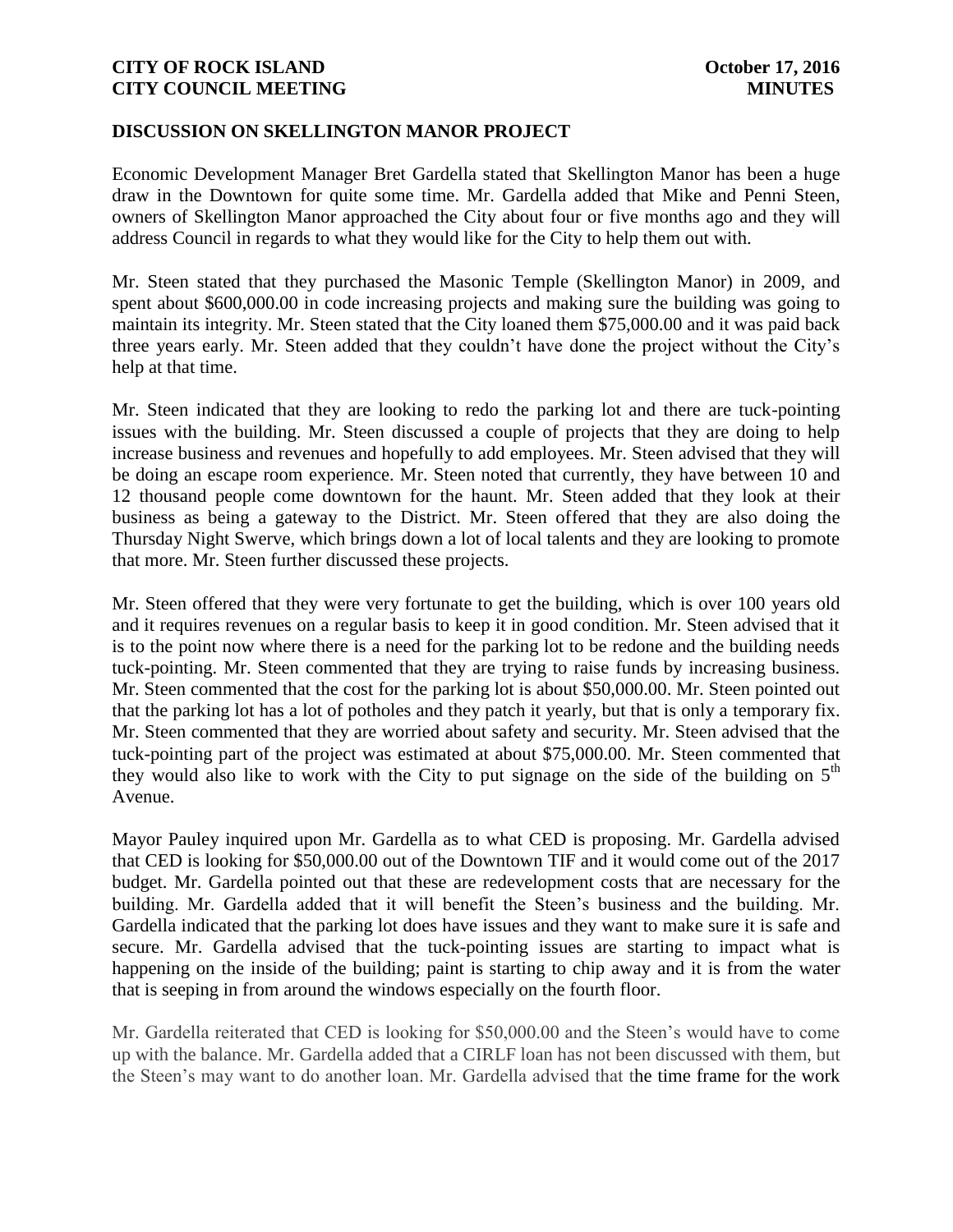to be done would probably be sometime next year in March or April. Mr. Gardella further discussed this item.

Mayor Pauley inquired as to whether the signage can be done through the Façade Program. Mr. Gardella stated that we would have to go outside of the rules for them to do that and it wouldn't get done until after the tuck-pointing was completed. Mr. Gardella pointed out that the secondary issue would be what they would design to put on the building and we would have to see what we could get through the zoning laws.

Council discussed the presentation in regards to the \$50,000.00 investment in terms of when it may come back to the City in reference to increased revenue concerning the business. Council also discussed the parking lot issue as it related to what type of process may be used for repairing the parking lot. In addition, Council discussed the Downtown TIF program in terms of how the program is set up. Council further discussed the presentation.

## **ADJOURNMENT**

A motion made by Alderman Tollenaer and seconded by Alderman Hotle to adjourn the meeting carried by the following Aye and No vote. Those voting Aye being; Alderman Austin, Alderman Clark, Alderman Mayberry, Alderman Tollenaer and Alderman Hotle; those voting No, none. The meeting was adjourned at 6:13 pm.

 $\overline{\phantom{a}}$  , and the contract of the contract of the contract of the contract of the contract of the contract of the contract of the contract of the contract of the contract of the contract of the contract of the contrac

Aleisha L. Patchin, City Clerk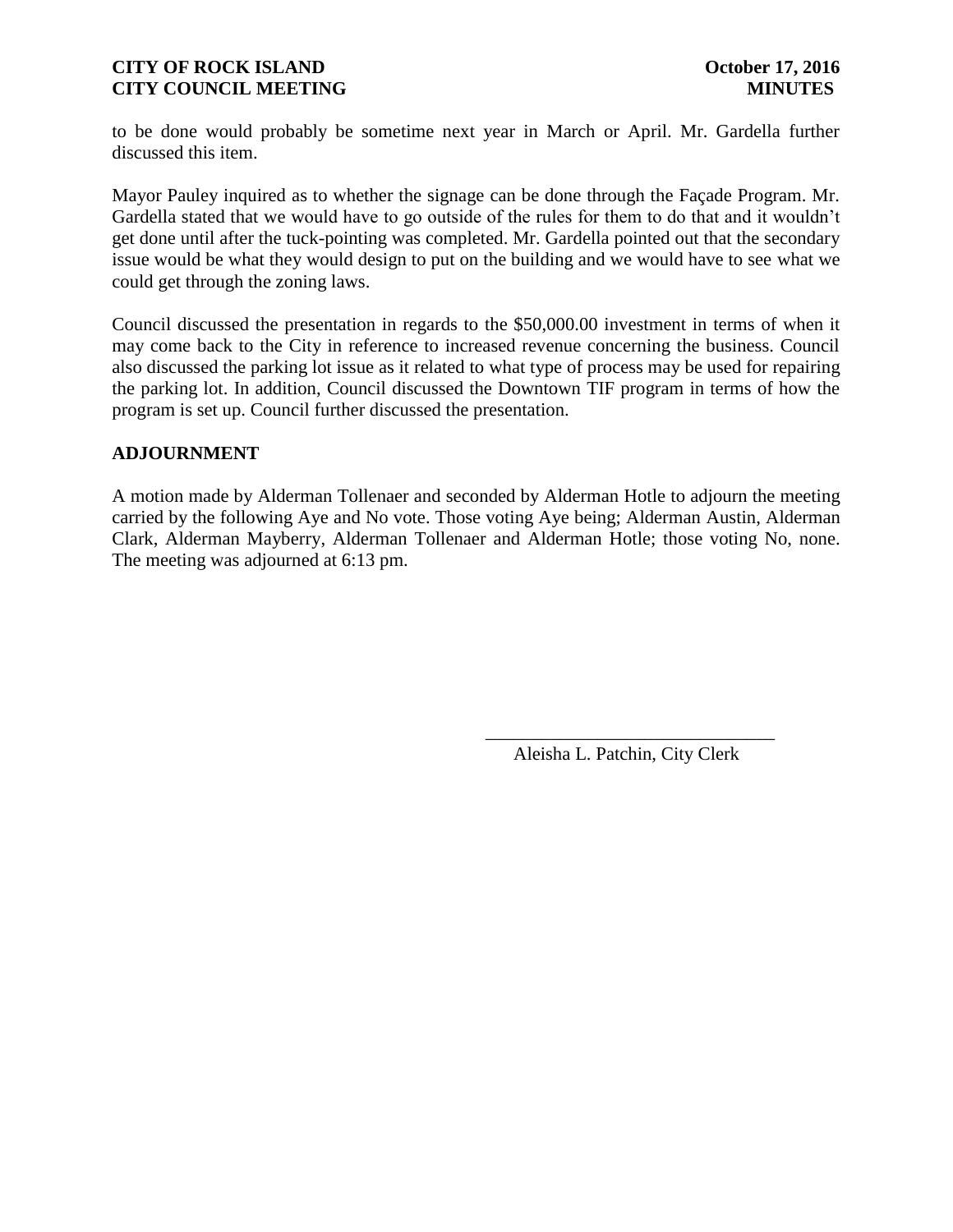Rock Island City Council met in regular session at 6:45 pm in Council Chambers of Rock Island City Hall. Present were Mayor Dennis E. Pauley presiding, and Aldermen Charles O. Austin III, Ivory D. Clark, Virgil J. Mayberry, P.J. Foley, Stephen L. Tollenaer, Kate Hotle and Joshua Schipp. Also present were Interim City Manager Randy Tweet and City Attorney Dave Morrison.

### Introductory Proceedings

Mayor Pauley called the meeting to order and led in the Pledge of Allegiance. Alderman Mayberry gave the Invocation.

## Agenda Item #5 **Minutes of the meeting of October 10, 2016.**

A motion was made by Alderman Foley and seconded by Alderman Schipp to approve the Minutes of the meeting of October 10, 2016 as printed. The motion carried by the following Aye and No vote; those voting Aye being; Alderman Austin, Alderman Clark, Alderman Mayberry, Alderman Foley, Alderman Tollenaer, Alderman Hotle and Alderman Schipp; those voting No, none.

Agenda Item #6 **Update Rock Island by Mayor Pauley.** 

**Books for Kids Trivia Fundraiser -** Mayor Pauley stated that on October 20, 2016, the Lorene Evans Watts Memorial Fund for Children's Materials of Rock Island Public Library Foundation will hold a trivia night at the Quad City Botanical Center from 6:30 pm to 9:30 pm. There will be trivia play, mulligan, doublers and rent a genius rounds. Mayor Pauley commented that light snacks may be brought in; while all beverages must be purchased at the cash bar. Sign up as a table or individual player for \$10.00 per person or \$80.00 per table. For more information and reserving your spot, please call (309) 732-7326.

**Meet the Unhuggables of the Forest -** Looking for an environmentally friendly Halloween activity aimed at all ages? Mayor Pauley noted that on Friday, October 21, 2016 from 6:00 pm to 7:30 pm, the Black Hawk State Historic Site will celebrate Halloween with a short walk in the moonlight to meet some of the Site's special critters, such as chipmunks, foxes, spiders, snakes, bats and more. Hear the animals played by Augustana drama students as they tell stories about living in the forest. Inside Singing Bird Center will be a "show and tell" by Site naturalist Chuck Wester and refreshments. The event is free and for more information, please call (309) 788-9536.

**Fire Hydrant Flushing Program -** Mayor Pauley advised that the City of Rock Island Public Works Department started the Fire Hydrant Flushing Program October 10, 2016. Crews will be flushing hydrants for approximately a four week period. Mayor Pauley added that the purpose of this program is to help maintain water quality standards and the fire protection system. Citizens may experience brief periods of discolored water or low pressure, which is normal during flushing operations. Questions may be directed to the Public Works Department at (309) 732- 2200.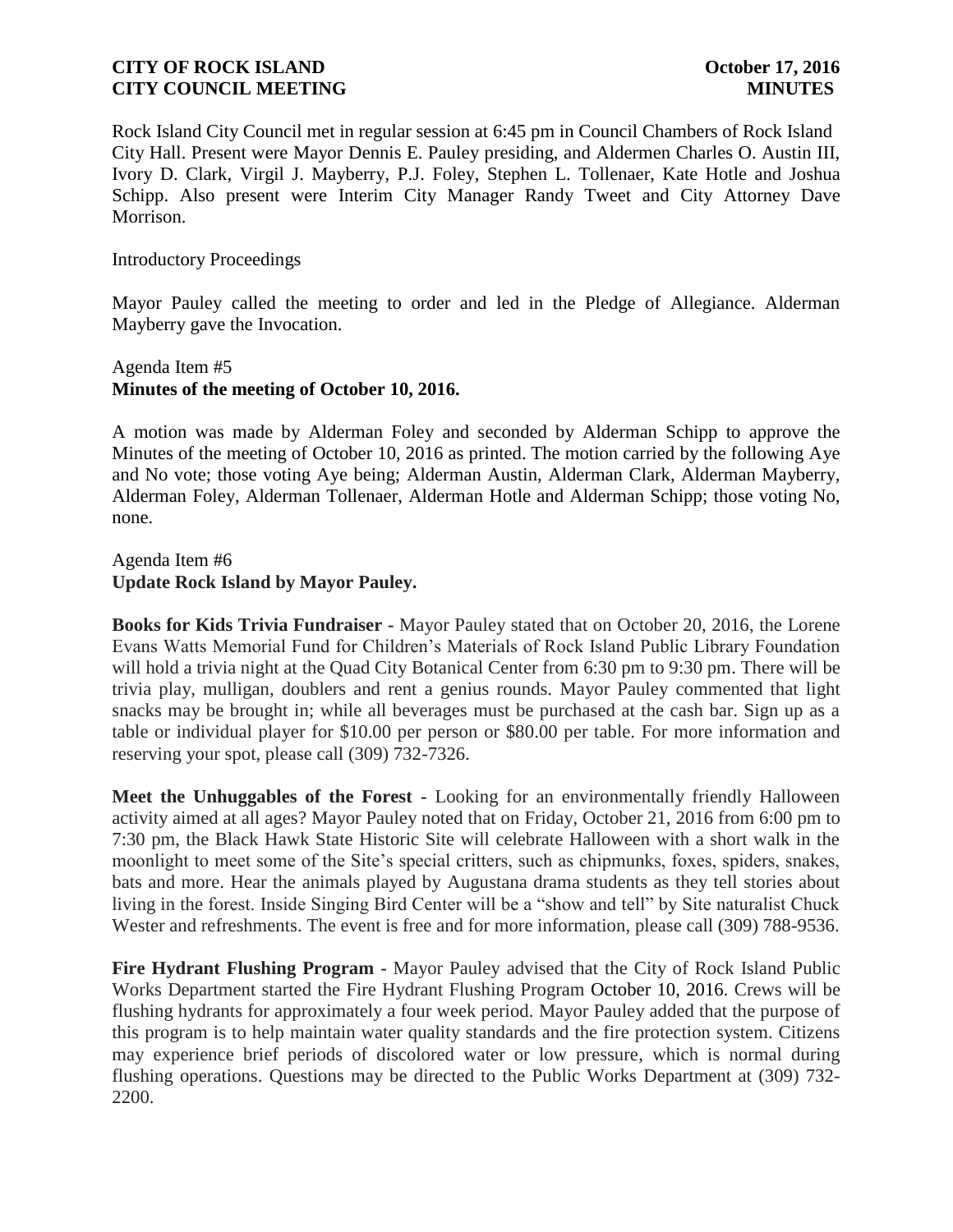**Not-so-scary Halloween Walk -** Join the QC Botanical Center on Friday, October 21, 2016 for a thrilling night time tour of the tropical Sun Garden with the lights turned off. Come in costume and bring a small flashlight as the little ones explore the winding pathways in the dark. Search out many discoveries on this fun and exciting evening. Mayor Pauley indicated that all activities start at 7:00 pm to 8:30 pm and are included with general admission. Please call (309) 794-0991 for more information.

**Fright Night in the District -** Mayor Pauley stated that on Thursday, October 27, 2016, the Rock Island District will be full of spooky fun for children, including trick-or-treating, entertainment, live DJ, and a costume contest. The fun starts at 5:00 pm and goes until 8:00 pm. Co-presented by the Rock Island Parks and Recreation Department.

Agenda Item #7

**Public Hearing on the Citizen's Advisory Committee recommendations for 2017-2018 Community Development Block Grant (CDBG) funding and CY2017 Gaming Grant funds.** 

Mayor Pauley closed the regular meeting at 6:48 pm and opened a Public Hearing on the Citizen's Advisory Committee recommendations for 2017-2018 Community Development Block Grant (CDBG) funding and CY2017 Gaming Grant funds.

Mayor Pauley inquired upon Chairman Linda Mohr of the Citizen's Advisory Committee to present the committee's recommendations for allocation of Community Development Block Grant (CDBG) funding and Gaming Grant funds. Ms. Mohr of Rock Island, IL stepped forward.

Ms. Mohr thanked Council for the opportunity to present the recommendations. Ms. Mohr stated that each year, the committee is tasked with determining the CDBG budget that will disperse monies in a way that will improve housing, the economic and social condition of the City, adheres to the guidelines mandated by HUD, aligns with Rock Island's Consolidated Plan, and most importantly, benefits low and moderate income citizens. Ms. Mohr added that the committee also works to ensure that the Gaming Grant budget that is being presented will disburse monies in a way that benefits Rock Island citizens with priority given to those organizations within the city limits that provide services to the youth in the community.

Ms. Mohr advised that the committee budgeted \$910,000.00 for the CDBG allocations, which represents an anticipated 3% decrease in funds from the 2016-2017 grant year. Ms. Mohr commented that the committee received funding requests of just over \$1.4 million dollars causing a shortfall of almost \$500,000.00. Ms. Mohr pointed out that the committee was able to fully fund several of these requests and a significant amount of money was added to the demolition fund. Ms. Mohr stated that unfortunately, three of the programs received less this year due to HUD filing regulations, but it is the intention of the committee to have these funds increased in the next grant year.

Ms. Mohr advised that the City budgeted \$50,000.00 for the CY2017 Gaming Grant allocations, which is the same amount that has been allocated since the inception of the program. Ms. Mohr added that each committee member reviewed 17 grant applications, heard presentations and had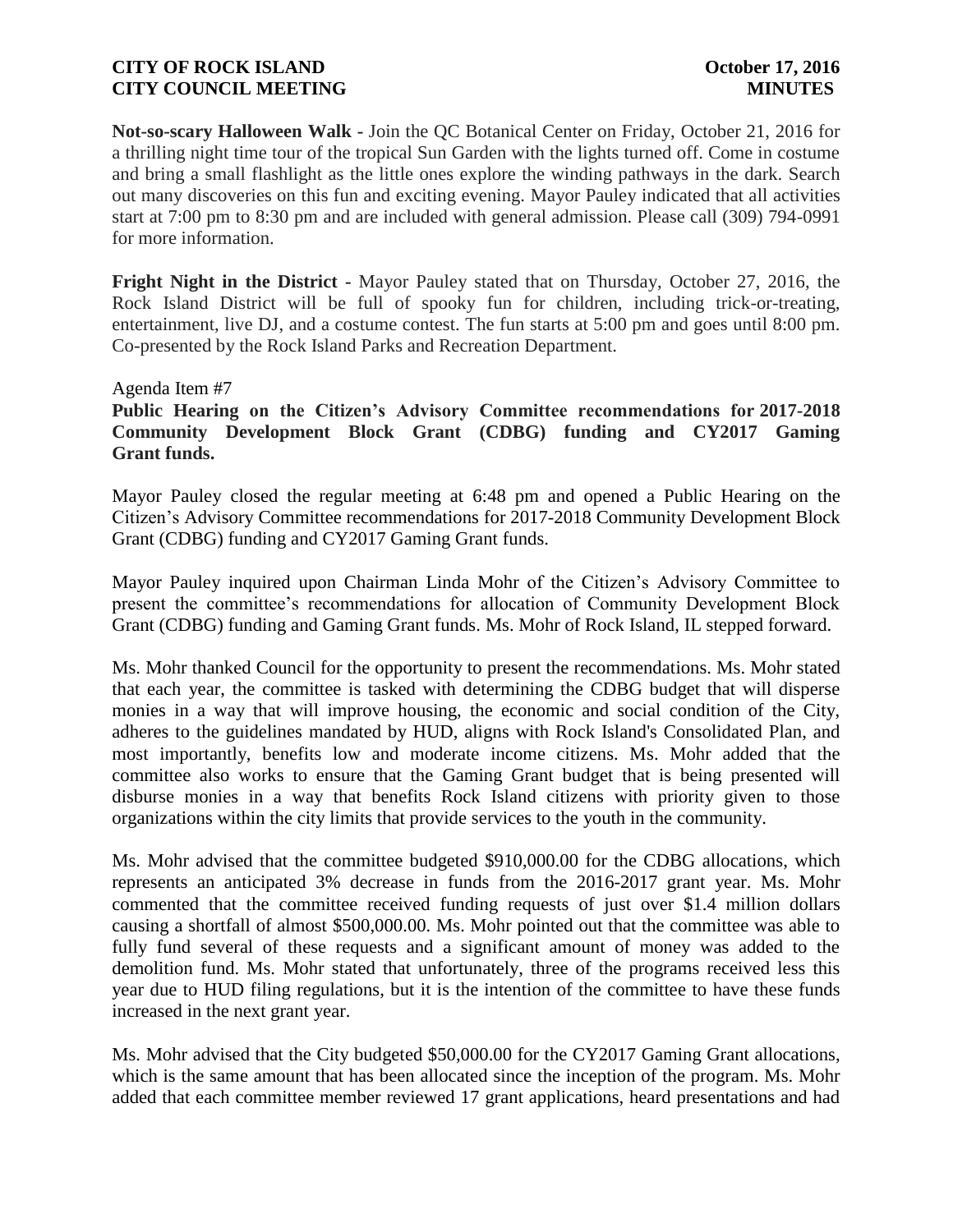questions answered by all applicants. Ms. Mohr explained that they utilized an individual scoring mechanism with eight categories that corresponded to the most critical components of the grant application; scores were then tallied for each applicant and committee discussions on funding levels were conducted. Ms. Mohr commented that this process ensured a fair and open discussion about the merit of the requests, which totaled \$94,945.00, with a shortfall of almost \$45,000.00.

Ms. Mohr advised that the committee concentrated on those programs that were already established and would have the biggest impact on Rock Island citizens and the committee prioritized those that would be most beneficial to the youth and low to moderate income families in Rock Island. Ms. Mohr recommended that 14 organizations be awarded funding.

Ms. Mohr stated that CDBG and Gaming Grant funds enable the City and social service providers to offer assistance to those in the City with the greatest needs; the task of allocating these monies in a manner that affects the greatest good is certainly difficult, but a rewarding task. Ms. Mohr further discussed this item.

Alderman Austin stated that he can understand that even though River Music Experience sits in Davenport, we are talking about programming within our schools. Alderman Austin then inquired upon Ms. Mohr to explain the QC Community Broadcasting Group.

Ms. Mohr stated that this is something they also do with the schools; they are working with student ambassadors. Ms. Mohr added that they have a group of 60 ambassadors and they are working with them this year; they have expanded the actual group they are working with in Rock Island.

Alderman Hotle thanked everyone that served on the committee.

Alderman Schipp stated that he didn't believe this is the first time we have seen the request for demolition so high. Ms. Mohr indicated that one reason it is so high is because everything else is fully funded. Ms. Mohr added that if any other additional money is received then it can be put into demolition.

Alderman Mayberry inquired as to whether the \$83,070.00 will be used for demolition. Ms. Mohr advised that this is what is being recommended; anything that would be over the \$910,000.00 that the committee allocated will go into demolition. Ms. Mohr further discussed this item concerning funding.

Mayor Pauley closed the Public Hearing and reconvened the regular meeting at 6:56 pm.

Mayor Pauley stated that decisions on the CDBG and Gaming allocations will be made on Monday, October 24, 2016 at the regular Council meeting.

#### Agenda Item #8

**An Ordinance authorizing the issuance of three series of unlimited tax General Obligation Bonds, Series 2016A for the financing of roadway improvement projects at an estimated cost of \$3,610,000 and refunding of all or a portion of the outstanding General Obligation**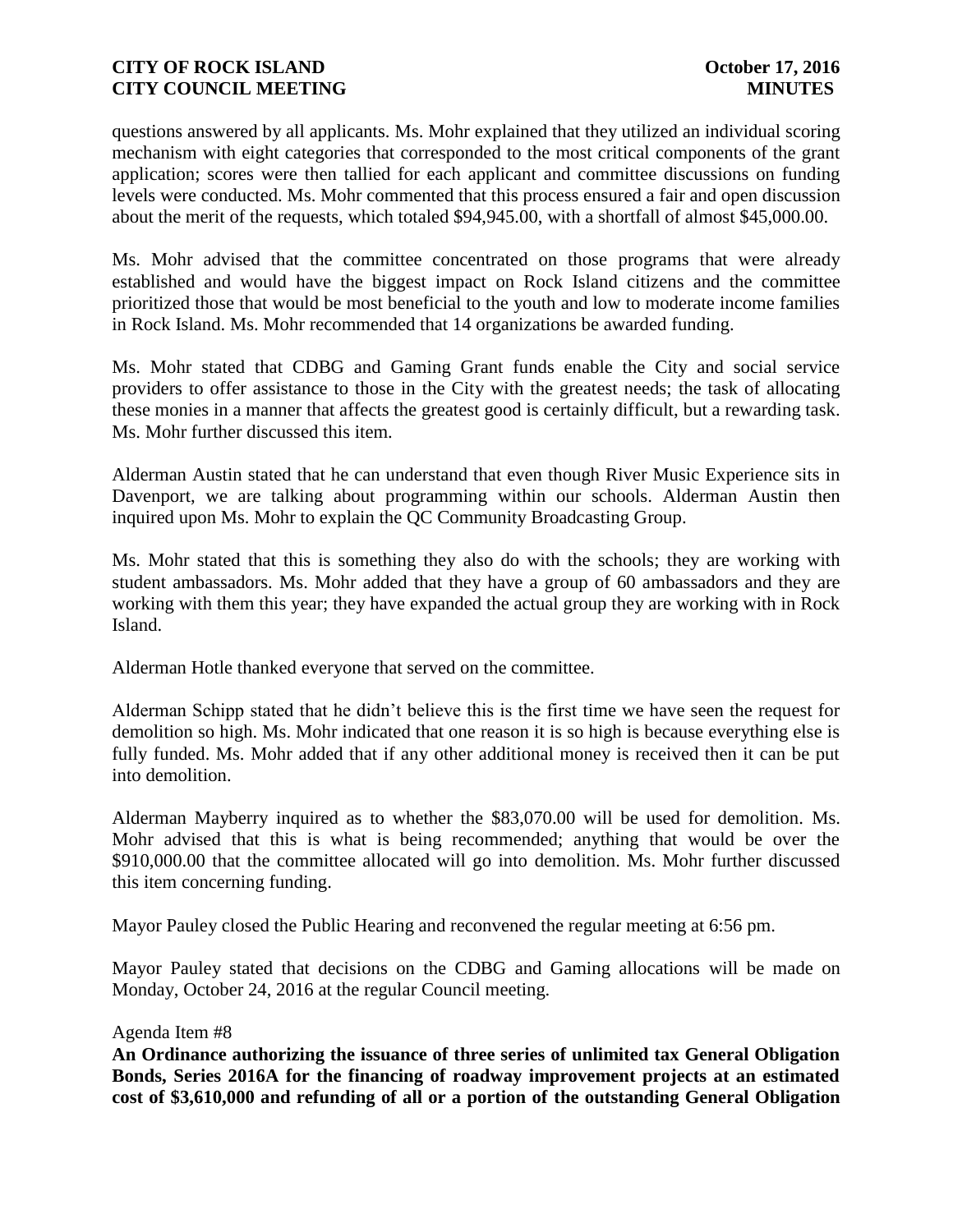### **Bonds, Series 2008A and 2009B; Series 2016B for the refunding of all or a portion of the outstanding General Obligation Bonds, Series 2008B and 2009A; and Series 2016C for the refunding of all or a portion of the Taxable General Obligation Bonds, Series 2014B**.

Alderman Tollenaer moved and Alderman Austin seconded to consider the ordinance.

Discussion followed. Alderman Hotle inquired upon Finance Director Stephanie Masson to explain this item.

Ms. Masson stated that there are three portions that are part of the proposed 2016 bonds. Ms. Masson indicated that one of them is the \$3.6 million dollars worth of street reconstruction work. Ms. Masson added that a lot of it has taken place in this budget year and some of it will carry over to next year. Ms. Masson advised that another portion of that series is to restructure part of the 2014B bonds, which was to fund the Watchtower Plaza, and so it is restructuring just a portion of those bonds, which is basically the principal that is due over the next three years. Ms. Masson added that the first principal payment is actually due December 1, 2016. Ms. Masson stated that the third piece of that series is to refund for savings four of the City's previous bond issues. Ms. Masson noted that the savings looks like it will be about \$250,000.00 over the remaining life of those bonds and about \$100,000.00 of it is in the Downtown TIF. Ms. Masson commented that it is exciting to take \$100,000.00 in savings over the next three or four years.

After discussion, the motion carried by the following Aye and No vote; those voting Aye being; Alderman Austin, Alderman Clark, Alderman Mayberry, Alderman Foley, Alderman Tollenaer, Alderman Hotle and Alderman Schipp; those voting No, none.

Mayor Pauley stated that a second reading will be held on Monday, October 24, 2016 for final consideration.

# Agenda Item #9 **CLAIMS**

It was moved by Alderman Austin and seconded by Alderman Clark to accept the following reports and authorize payments as recommended. The motion carried by the following Aye and No vote; those voting Aye being; Alderman Austin, Alderman Clark, Alderman Mayberry, Alderman Foley, Alderman Tollenaer, Alderman Hotle and Alderman Schipp; those voting No, none.

a. Report from the Human Resources Department regarding payment in the amount of \$13,130.05 to Barbara Miller of Rock Island, IL for General Liability claim.

b. Report from the Public Works Department regarding payment in the amount of \$16,905.50 to Seneca Companies of Davenport, IA for an emergency clean out of final clarifier #1 at the Mill Street sewage treatment plant.

c. Report from the Public Works Department regarding payment #12 in the amount of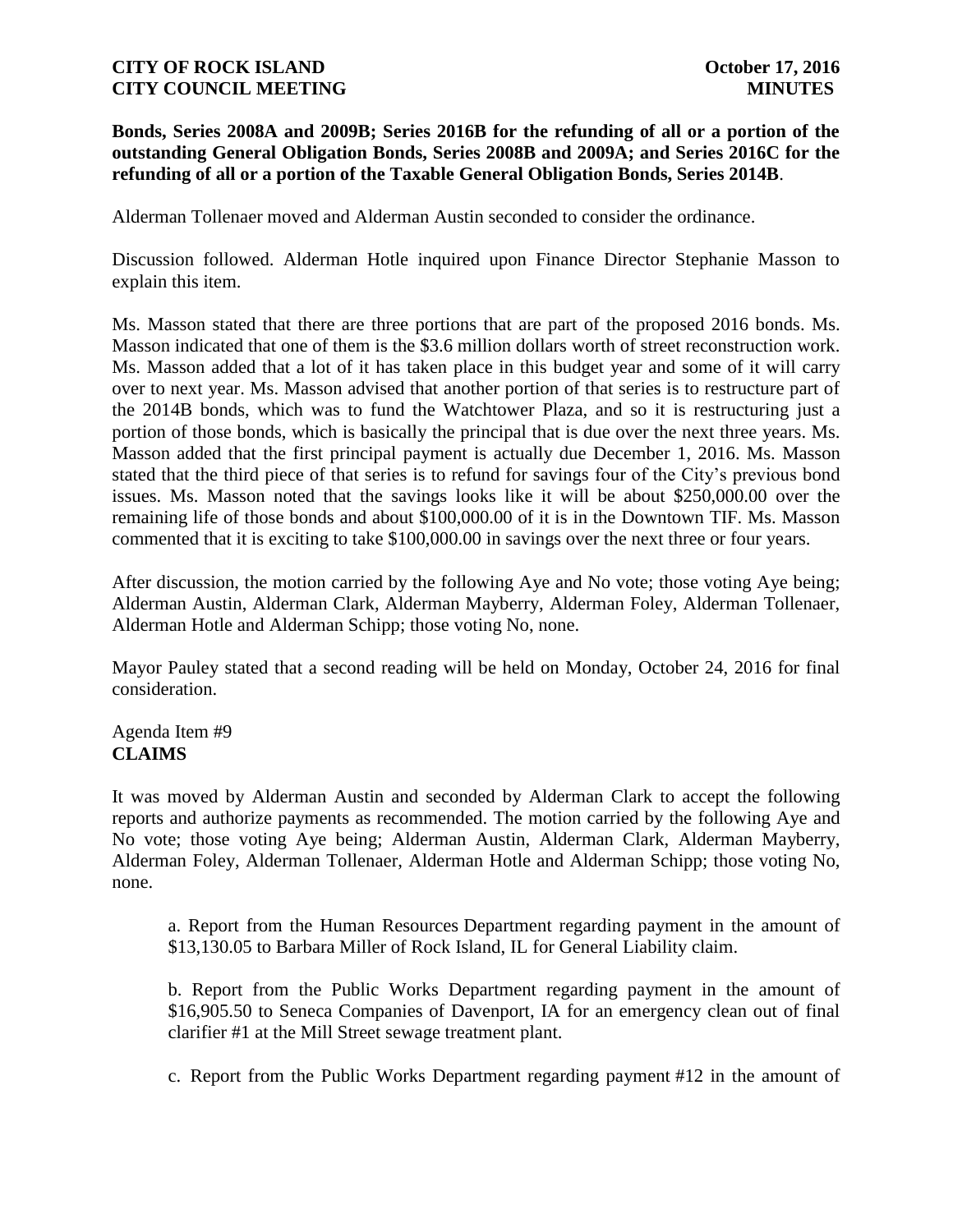\$202,367.16 to Centennial Contractors of the Quad Cities, Inc. of Moline, IL for services provided for the 2015/2016 Sidewalk and Pavement Patching Program projects.

d. Report from the Public Works Department regarding payment #3 and final in the amount of \$134,886.24 to Walter D. Laud, Inc. of East Moline, IL for services provided for the  $25<sup>th</sup>$  Avenue Resurfacing:  $12<sup>th</sup>$  Street to  $17<sup>th</sup>$  Street project.

e. Report from the Public Works Department regarding payment #4 and final in the amount of \$66,857.90 to Walter D. Laud, Inc. of East Moline, IL for services provided for the 2015/2016 Brick Street Repair Program project.

### Agenda Item #10

**Claims for the week of October 7 through October 13 in the amount of \$569,955.33 and payroll for the weeks of September 26 through October 9 in the amount of \$1,482,851.10.** 

It was moved by Alderman Clark and seconded by Alderman Tollenaer to allow the claims and payroll. The motion carried by the following Aye and No vote; those voting Aye being; Alderman Austin, Alderman Clark, Alderman Mayberry, Alderman Foley, Alderman Tollenaer, Alderman Hotle and Alderman Schipp; those voting No, none.

Agenda Item #11

**Report from the Community and Economic Development Department regarding the hiring of consultants for analyzing Millennia Housing Development's request to establish two project specific TIF's (one for Century Woods and one for Heather Ridge), recommending Kane, McKenna & Associates.**

Alderman Austin moved to take item #11 from the table and place it back on the Agenda, Alderman Mayberry seconded.

Alderman Clark stated that he would be abstaining from this item.

The motion then carried by the following Aye and No vote; those voting Aye being; Alderman Austin, Alderman Mayberry, Alderman Foley, Alderman Tollenaer, Alderman Hotle and Alderman Schipp; those voting No, none. Alderman Clark abstained.

Alderman Austin then moved to approve the hiring of Kane, McKenna & Associates as recommended, authorize staff to create a contractual agreement with Millennia Housing Development Ltd for reimbursement of all costs and fees associated with hiring the consultants, subject to minor attorney modifications and authorize the City Manager to execute the contract documents, Alderman Hotle seconded.

Alderman Clark stated that he would be abstaining from this item.

The motion then carried by the following Aye and No vote; those voting Aye being; Alderman Austin, Alderman Mayberry, Alderman Hotle and Alderman Schipp; those voting No, Alderman Foley and Alderman Tollenaer. Alderman Clark abstained.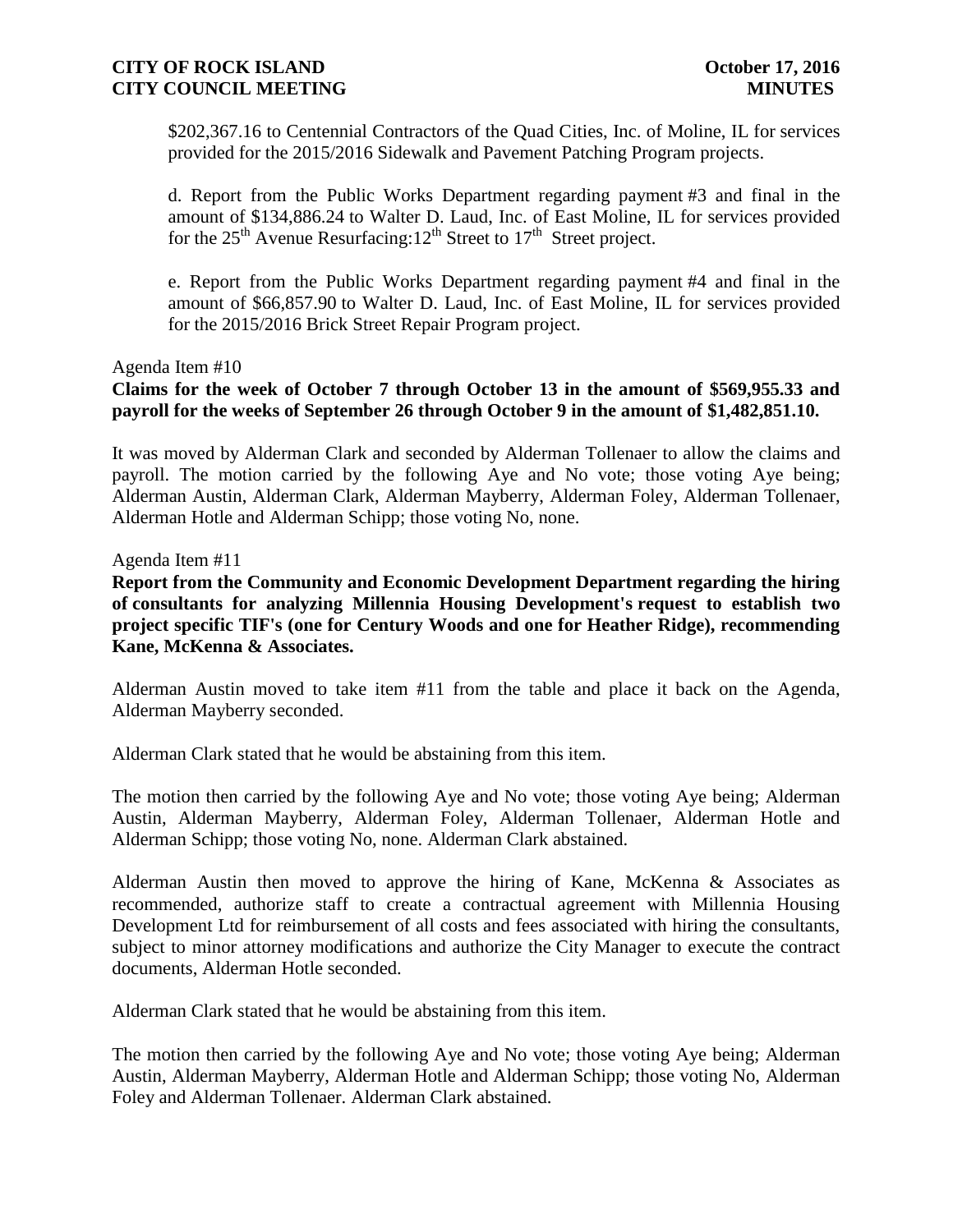Agenda Item #12

**Report from the City Clerk regarding a request from Brianna Watson for a street closing at 9th Street between 6th Avenue and 7th Avenue, along with sound amplification for a CD Release Bash to be held on Sunday, October 23, 2016 from noon to 8:00 pm at the Martin Luther King Jr. Park at 601 9th Street.**

It was moved by Alderman Mayberry and seconded by Alderman Foley to approve the requests as recommended. The motion carried by the following Aye and No vote; those voting Aye being; Alderman Austin, Alderman Clark, Alderman Mayberry, Alderman Foley, Alderman Tollenaer, Alderman Hotle and Alderman Schipp; those voting No, none.

Agenda Item #13 **Other Business.**

Alderman Austin stated that on Saturday evening, he did a ride along with the Police Department. Alderman Austin added that he visited a lot of areas in the City including the nightlife areas as the bars emptied. Alderman Austin commented that he did not get to do a ride along because he is an alderman; he got to do it because he is a citizen of Rock Island and asked for the opportunity to do so. Alderman Austin commented that if anyone would ever want to do a ride along, please contact the Police Chief. Alderman Austin further discussed this item.

Alderman Austin stated that tomorrow evening, he will be hosting a ward/community meeting. Alderman Austin stated that it will be held in the community room at the Rock Island Police Station from 6:30 pm to 8:00 pm. Alderman Austin added that if anyone wants to be there at 5:30 pm and take a tour of the new facility, feel free to do so. Alderman Austin added that there will be another tour after the meeting. Alderman Austin invited everyone to the meeting.

Alderman Austin inquired upon Library Director Angela Campbell to discuss the Rock Island Public Library Foundation's Food for Thought fundraiser.

Ms. Campbell stated that Food for Thought will be held on Thursday, November  $10^{th}$  from 5:00 pm to 7:30 pm. Ms. Campbell added that the cost is \$40.00. Ms. Campbell indicated that there will be wine and beer tasting along with numerous chef stations, live music and a silent auction. Ms. Campbell further discussed this event.

Alderman Tollenaer stated that he remembers that Alderman Austin did a ride along years ago and he called it a powder keg.

Alderman Austin stated that he did his first ride along with John Phillips and that night it was tense. Alderman Austin stated that the City's officers have a good handle on it and the District Patrol has really made a difference. Alderman Austin added that the bar owners as a group are much more responsible than they were two or three years ago.

Alderman Tollenaer thanked the Mayor/Liquor Commissioner and Police Chief for their vision.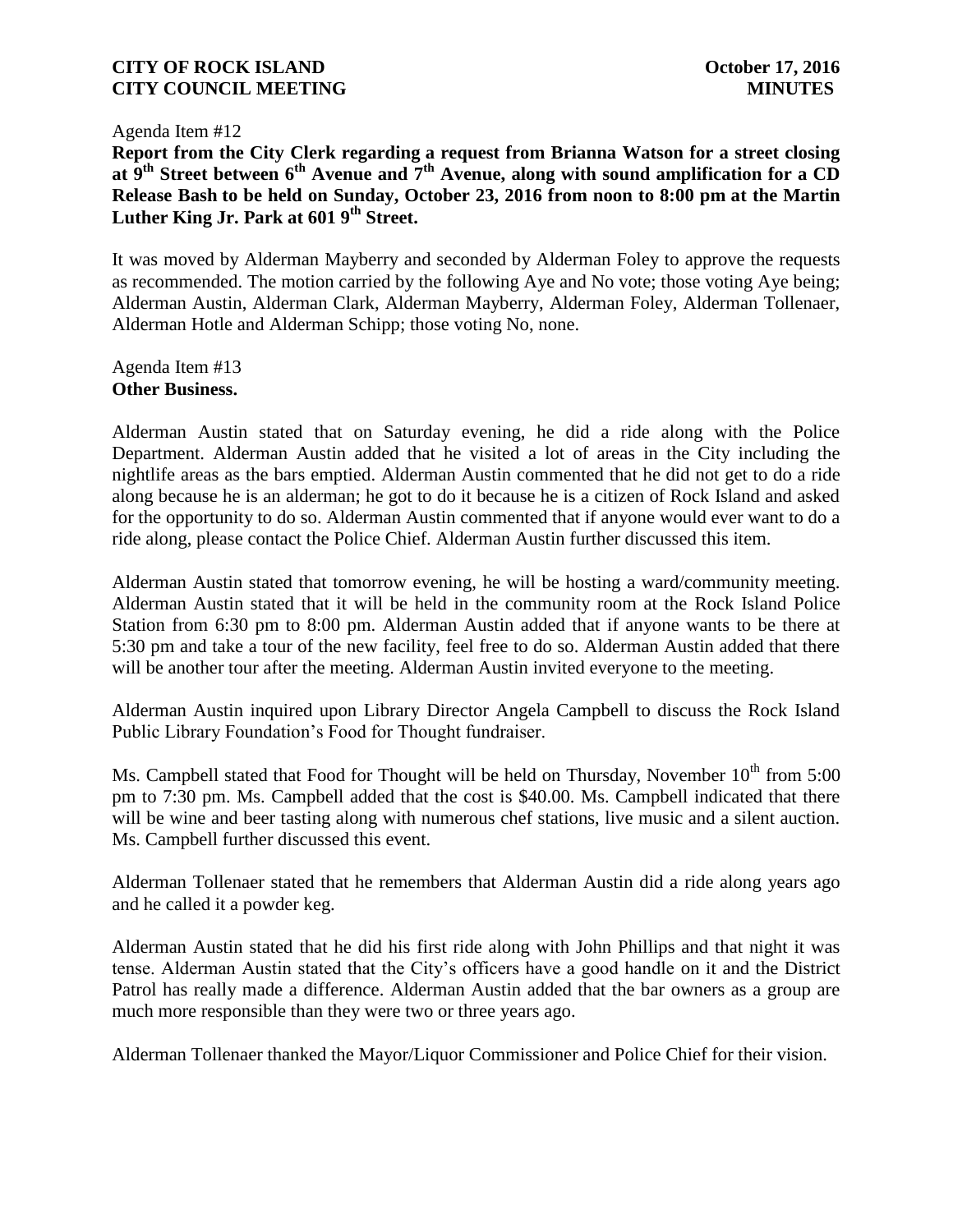Alderman Hotle stated that on Saturday morning at 9:00 am, the Broadway Neighborhood Association and specifically the Beautification Commission organized a neighborhood cleanup and it was a great turnout. Alderman Hotle thanked the Augustana College students for participating as well as the residents. Alderman Hotle further discussed this item.

Alderman Schipp advised that the press release came out today and it is pretty solid with the transition with Mr. Tweet as the City Manager for the time being.

Alderman Schipp thanked the Public Works Department under Mr. Larry Cook for the new sidewalks being rebuilt in the  $6<sup>th</sup>$  Ward especially that stretch of sidewalk on 42<sup>nd</sup> Street and 7<sup>th</sup> Avenue. Alderman Schipp further discussed this item.

Alderman Schipp discussed housing stock. Alderman Schipp stated that one thing he thinks that the City can do a better job of is to look at CDBG dollars and other grant monies and see how much the City needs to put into demolition because the City has so much housing stock that needs to be done. Alderman Schipp commented that it is a result of 20 to 40 years of neglect. Alderman Schipp added that it is not just a Rock Island problem; it is a problem all across the country.

Alderman Schipp explained that it is much easier to put a few thousand dollars into keeping a home looking good with a fresh coat of paint and a new roof than to pay the demolition company and have all the materials towed away and then there is a vacant lot. Alderman Schipp stated that the greatest challenge in the next 10 years is maintaining our housing stock. Alderman Schipp further discussed this item.

Alderman Schipp stated that as Aldermen, we are getting calls from citizens that are at a crisis point. Alderman Schipp added that this is where an individual citizen is already at a crisis state or at odds with City staff and Aldermen have to intervene; we may know nothing leading up to that situation about what is going on and it puts us in a very difficult situation. Alderman Schipp stated that he believes that the City is one team and does not like being put in that position where he feels that he has to fight against City staff to be the advocate for his constituents. Alderman Schipp commented that to be better stewards of the needs of our constituents, the more communication that the Aldermen get at that level that can be shared is going to help us out in the long run; it is going to make much better morale between City Hall, elected officials and City staff.

Alderman Schipp stated that he would like for the study sessions to be recorded. Alderman Schipp explained that it is not just for the Aldermen who have full-time jobs and can't make it to every single session, but it is also for the people at home who can't make it here and will never see that information that is being presented. Alderman Schipp added that the study sessions should be recorded so that they can be watched on the website along with the Council meetings. Alderman Schipp advised that he would hope to see these changes happen within the next year or two.

Alderman Mayberry stated that we need new homes built out in Southwest Rock Island. Alderman Mayberry added that the City doesn't need any more gardens. Alderman Mayberry